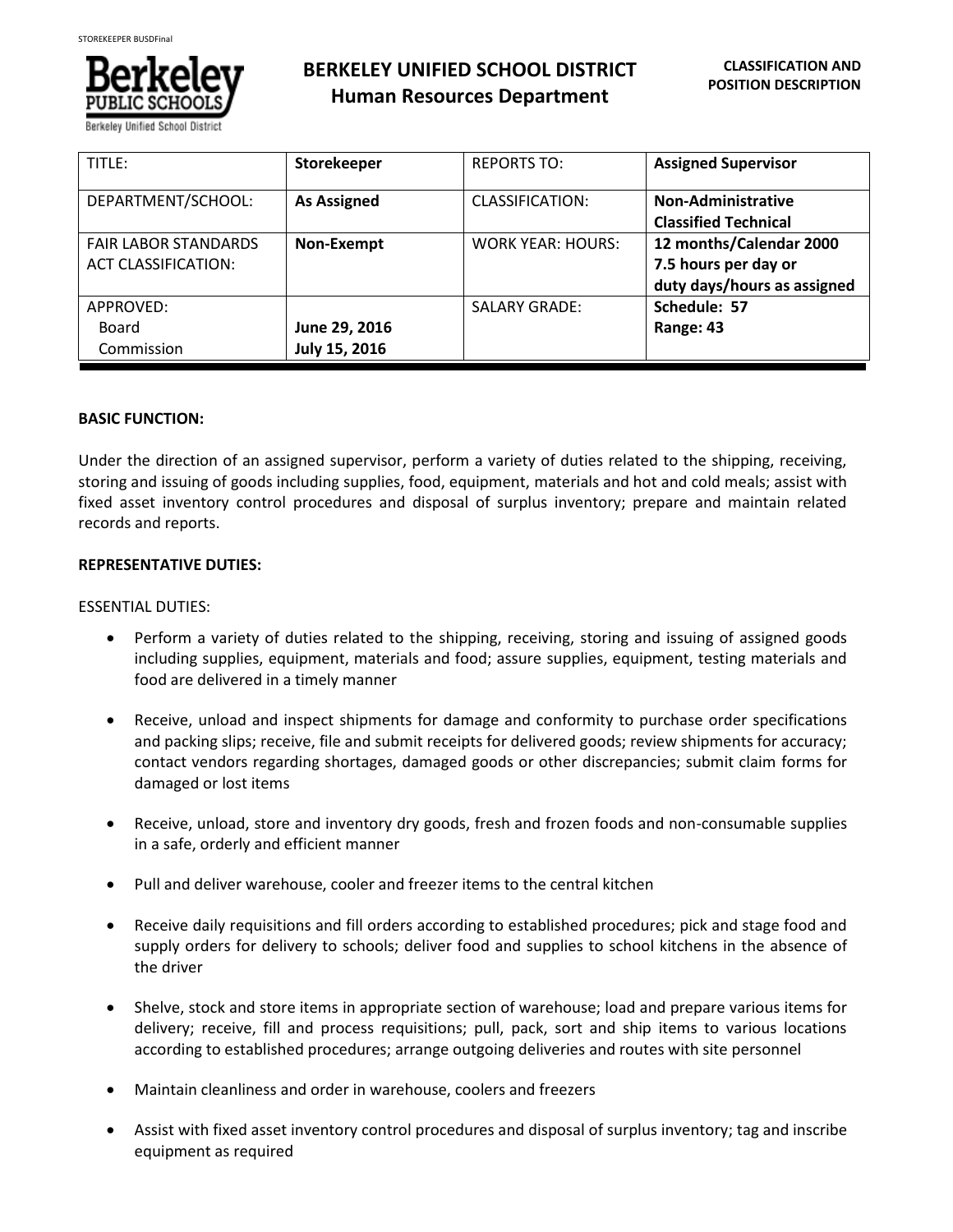- Prepare and maintain a variety of records and reports related to purchase orders, deliveries and assigned activities; establish and maintain filing systems
- Perform a variety of duties related to the shipping, receiving, storing and issuing of food service equipment and supplies; prepare and maintain related records and reports; assure food service equipment and supplies are delivered in a timely manner
- Shelve and store items received in the appropriate section of the warehouse; place food items in racks, coolers or freezers as required; rotate perishable and nonperishable inventory as needed; assure food shipments are not spoiled or damaged
- Fill and process requisitions; pull, pack and ship items or supplies to various locations according to established procedures; monitor stock levels; review and verify accuracy of orders; assist in ordering equipment and supplies as necessary
- Operate a variety of warehouse equipment including forklifts, pallet jacks and dollies; operate a variety of office equipment including a calculator, copier, computer and assigned software; follow appropriate food safety procedures while performing the duties
- Communicate with personnel and outside agencies to exchange information, coordinate activities and resolve issues or concerns related to purchase orders, deliveries, discrepancies and inventory
- Assemble and organize equipment and supplies at delivery sites as directed; assure proper operation of equipment as assigned
- Maintain warehouse in a clean, orderly and safe condition

OTHER DUTIES: Perform related duties as assigned

### **KNOWLEDGE AND ABILITIES:**

KNOWLEDGE OF: Basic methods, practices and terminology used in warehouse operations Use and terminology of requisitions, purchase orders, invoices and other warehouse documents Proper loading and unloading of trucks Shipping and receiving procedures Operation of equipment used in the receipt, storage and shipping of supplies, food, materials and equipment Proper methods of storing equipment, materials and supplies Operation of a computer and assigned software Basic record-keeping and report preparation techniques Oral and written communication skills Interpersonal skills using tact, patience and courtesy Proper lifting techniques Basic inventory techniques Health and safety regulations Traffic laws, defensive driving techniques and rules of the road Basic math